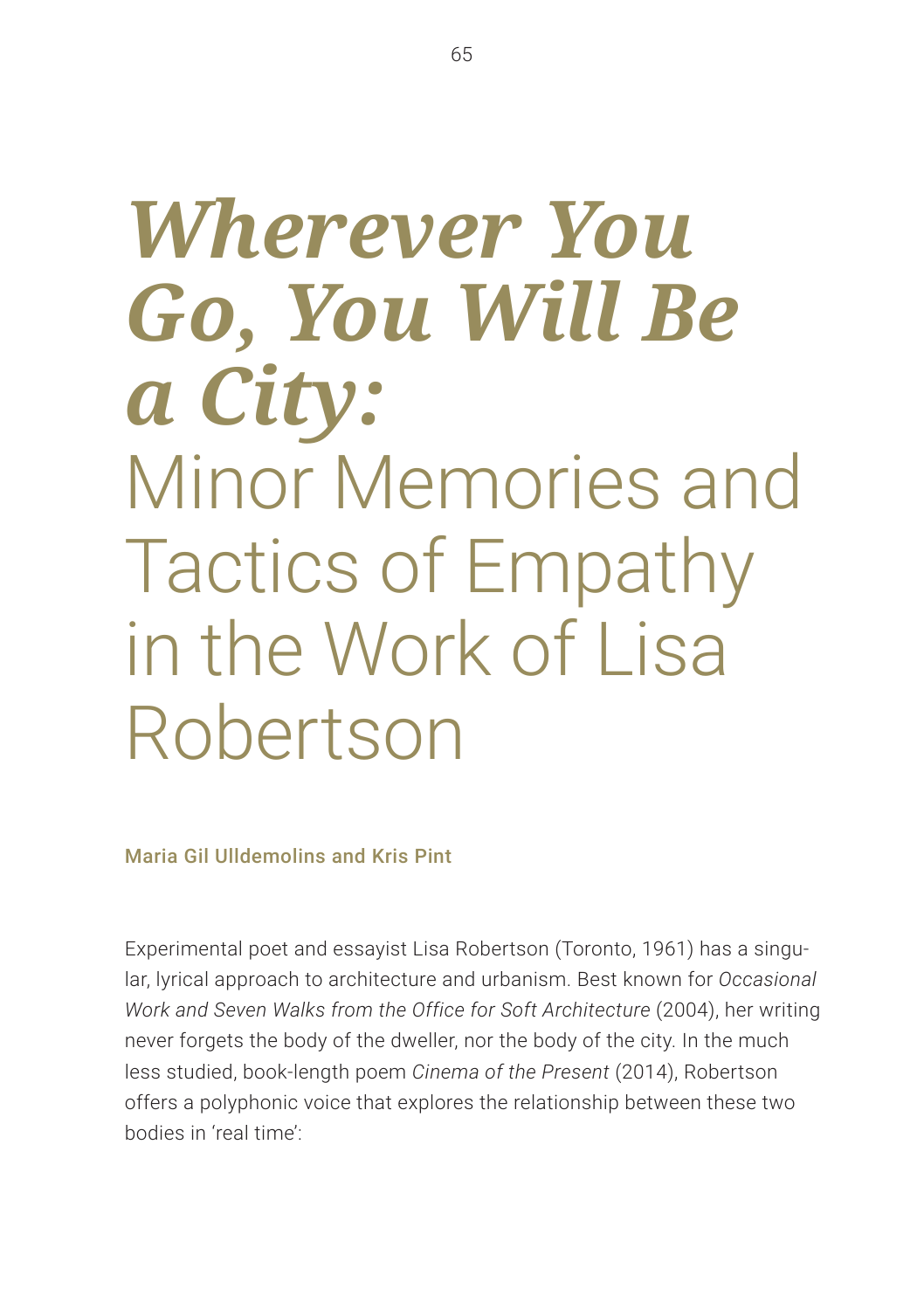*Wherever you go, you will be a city. The question for you becomes what are we doing with our bodies, why are we here?1*

Robertson's poem can be read as an account of urban encounters. The poem reveals how an 'embodied community' needs past traces to empathically relate to the city, and to others. We will link this to French theorist Michel de Certeau's concept of tactics, developed in *The Practice of Everyday Life* (1980), and the important role these traces play for Certeau as a resistance against spatial and cultural homogenization.

By bringing these two authors together, we want to explore 'tactical' and embodied writing about architecture – a topoanalysis of otherness and mnemonic intimacy, intensifying spatial experiences.

### **Minor Memories and Literary Intimacy**

The importance of past traces is a given in most current architectural and urban discourse. Nonetheless, we propose Robertson's and Certeau's works as particularly useful reminders of how 'past traces' are fundamentally connected to the bodies that experience them. Consequently, these authors help us understand how 'cities' are much more than built environments: they are, first and foremost, the sum of the embodied experiences they generate. This bodily awareness becomes relevant in the revaluation of heritage: over the past two decades, growing concern for heritage values has supplanted the radical, modernist urbanism that tried to erase traces of the past in favour of a rational ordering of urban space. Although allegedly more respectful to the historicity of buildings and sites, Certeau remained sceptical of this approach. The notion of 'heritage'<sup>2</sup> can petrify these traces of the past in a discourse, deprive them of their strangeness, 'exorcise'3 them. For 'Imlemory is a sense of the other',<sup>4</sup> and it is this shared otherness that Robertson explores in her poetry. The traces of the past that interest Certeau and Robertson are precisely those spatial memories that cannot be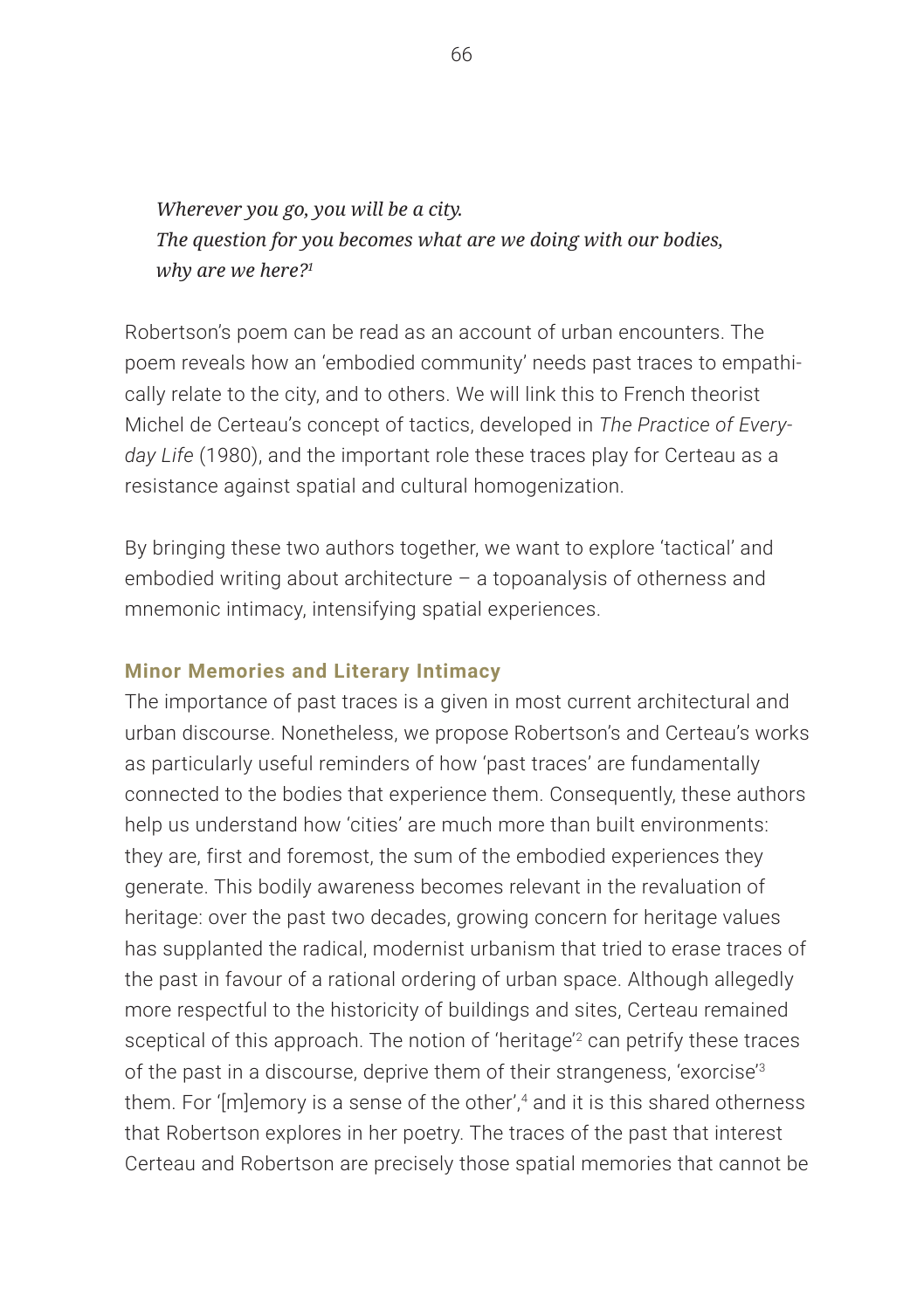integrated in a larger discourse – they are too strange, too ephemeral, too intimate to be recuperated by any heritage strategy: these memories remain on the move, 'wild, delinquent'.<sup>5</sup>

Zoe Skoulding, studying the relationship between poetry by women and urban spaces, lingers on how this kind of intimate memory is necessary: 'The body's memory provides a link between embodied experience and representation because all experience is represented in memory; there is no unmediated experience because there is no "I" to experience it without the mediation of memory.'6 Forging an almost tangible notion of memory, a way of referring to the smallest units of remembrance and sensation (which Robertson often depicts in quick, juxtaposed flashes – 'Black mould, animal hair, food, receipts, petals, sloughed skin<sup>'7</sup>) becomes urgent. From here onwards, these small, effervescent sensorial records are what we will refer to as 'minor memories'. Robertson appeals to these directly, highlighting their relationship to a capacity to construct images: 'Ah, tiny experience./ I have not tried to remove the special objects of your scorn./ All day long and even in the night you built precise pictures of sensing.<sup>'8</sup> Minor memories are not only the most minimal units of the experience of being human, they are simply an essential part of grasping the architectural experience.

Skoulding points out Robertson's 'intense, almost hallucinatory focus on details or overlooked aspects of the city: fountains, brambles, scaffolding'.9 She relates this to Walter Benjamin's *The Arcades Project*, because of a similar 'connection between an aesthetics of the fragment and the embodied experience of city space'.10 But a potentially more useful parallel can be found in Roland Barthes. In the opening pages of his *Sade, Fourier, Loyola* (1971), Barthes introduces the notion of 'biographemes'<sup>11</sup> – 'a few details, a few preferences, a few inflections'12 of life that survive oblivion, disperse into posterity only to touch 'some future body, destined to the same dispersion'.13 Biographemes turn someone's existence into fortuitous flashes, 'a mere plural of "charms", the site of a few tenuous details, yet the source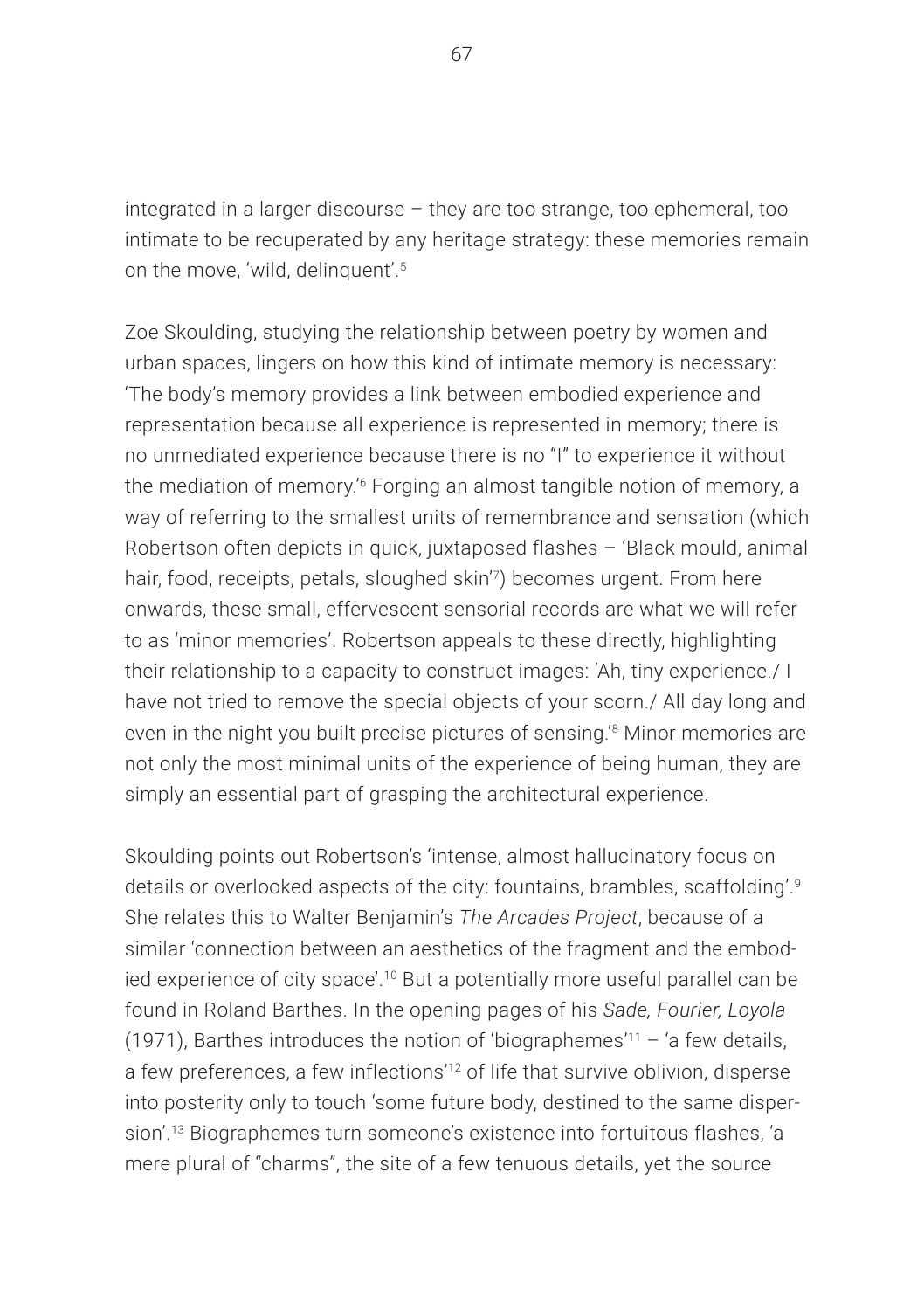of vivid novelistic glimmerings, a discontinuous chant of amiabilities'.14 Biographemes do not have an explanatory function: they merely register the preferences, the sensations, the appearances of a body – the body of the author – in time. Biographemes are complementary to minor memories: they are the mobile recollection of events, affects and sensations that evoke and are evoked by spatial experiences. There are of course the biographemes of the actual city itself: meaningless details that nonetheless inscribe themselves into our memories. There are also spatial biographemes that reach us indirectly, passing from one body to another, exchanging everyday practices and experiences. Interlaced with the plot of our life narratives we express to one another, there are these 'vivid novelistic glimmerings' of space. These ghostly flickers dispersing around the city inspire a poetic openness in its fabric.

This openness is the reason why, from a Certeauian perspective, memories can also be tools of resistance. He argues that 'functionalist totalitarianism'15 has gradually shaped Western society. Social sciences like sociology or economy have created rational, abstract urban models that erase traces of the past that could not easily be assimilated into the technocratic spatial regime. In consequence, Certeau famously establishes two ways of operating in an urban environment: strategies, and tactics. The power of tactics lies in their 'cross-cuts, fragments, cracks and lucky hits in the framework of a system'16 and how they engage with the systemic from the position of 'unrecognized producers, poets of their own affairs, trailblazers in the jungle of functionalist rationality'.17 They are bottom-up, makeshift approaches that not so much subvert the infrastructure of the city, but rather make it human-enough to live in.<sup>18</sup> 'They seem to be engrossed in tiny acts of survival, you think./ There must be several distinct kinds of ephemerality, you decide,' echoes Robertson.19

It is precisely the 'other's' tactical relevance that becomes unmissable: 'The space of a tactic is the space of the other.'20 And it is exactly because traces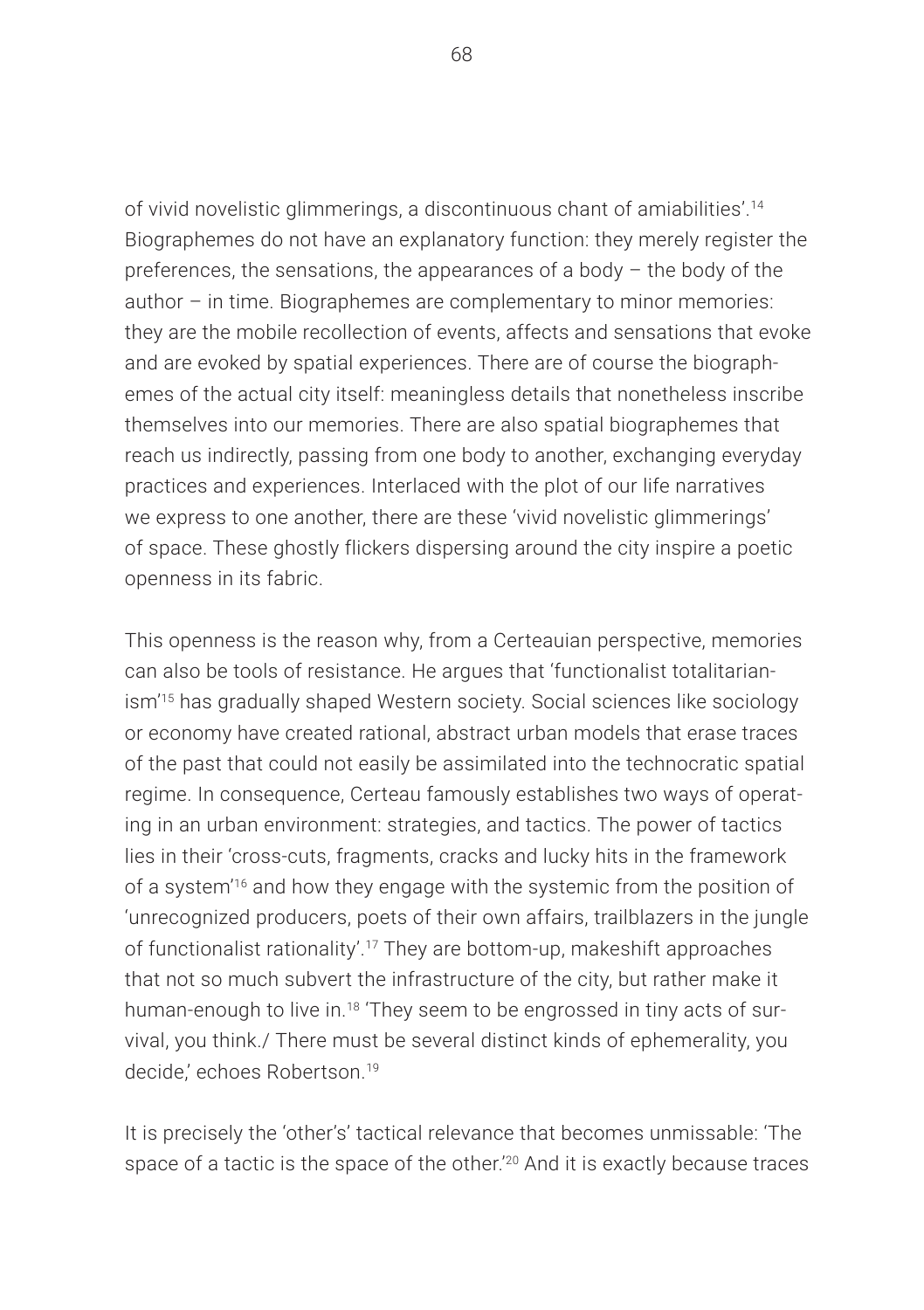of the past create such an 'other space' that they can be part of a tactics of resistance. Traces of the past are ghostly reminders of an otherness that enables people to dwell: 'Haunted places are the only ones people can live in.'21 It is the survival of previous 'tactics', whose ingenuity lingers in the collective memory, that allow the present to be liveable. Robertson appeals to tactical action through time and body, both one's own actions and the other's; highlighting the organic and resourceful way of operating: 'You decorate time with sprigs and scraps of mortal stuff.'22 An insistence in remaining embodied, in leaving physical and sensorial traces behind might be the most basic tactic of all. The effect of these traces on the space that generates them is never spectacular, but their appearance offers a brief encounter with an 'otherness', a haunting presence that resists homogenization. Eva M. Darias-Beautell, writing on Robertson and the 'softness' of theory, highlights how it is specifically 'a strong emphasis on the subject's emotions toward particular urban places' that can make apparent 'the transformative power of feelings and social behaviours over them'.23

Echoing the transformative power of the softer tactics, the lines 'You want a sonic socio-affective structure./ This worn, preoccupied margin will be your vantage point'24 resurface the 'want' the individual feels for a community, not only as a concept, but as an embodied experience. This desire is, ultimately, a push towards the power of imagination. Wanting a 'sonic socio-affective structure' leads to imagining this multi-sensorial, intrinsically human structure, and how this creative search, in its own time, becomes a tactical position, a 'vantage point'. If desire can lead to imagining, and imagining to tactics, we may conclude that poetry, with its command of emotion, is a remarkably well-suited connector among all these moving parts.

Hence, Robertson gains significance for architects and urban designers. Darias-Beautell goes as far as stating that 'discourses coming from Western intellectual traditions are supplemented, and thus transformed, by the intimacy of words, lodged in the geography of the body'.<sup>25</sup> The intimacy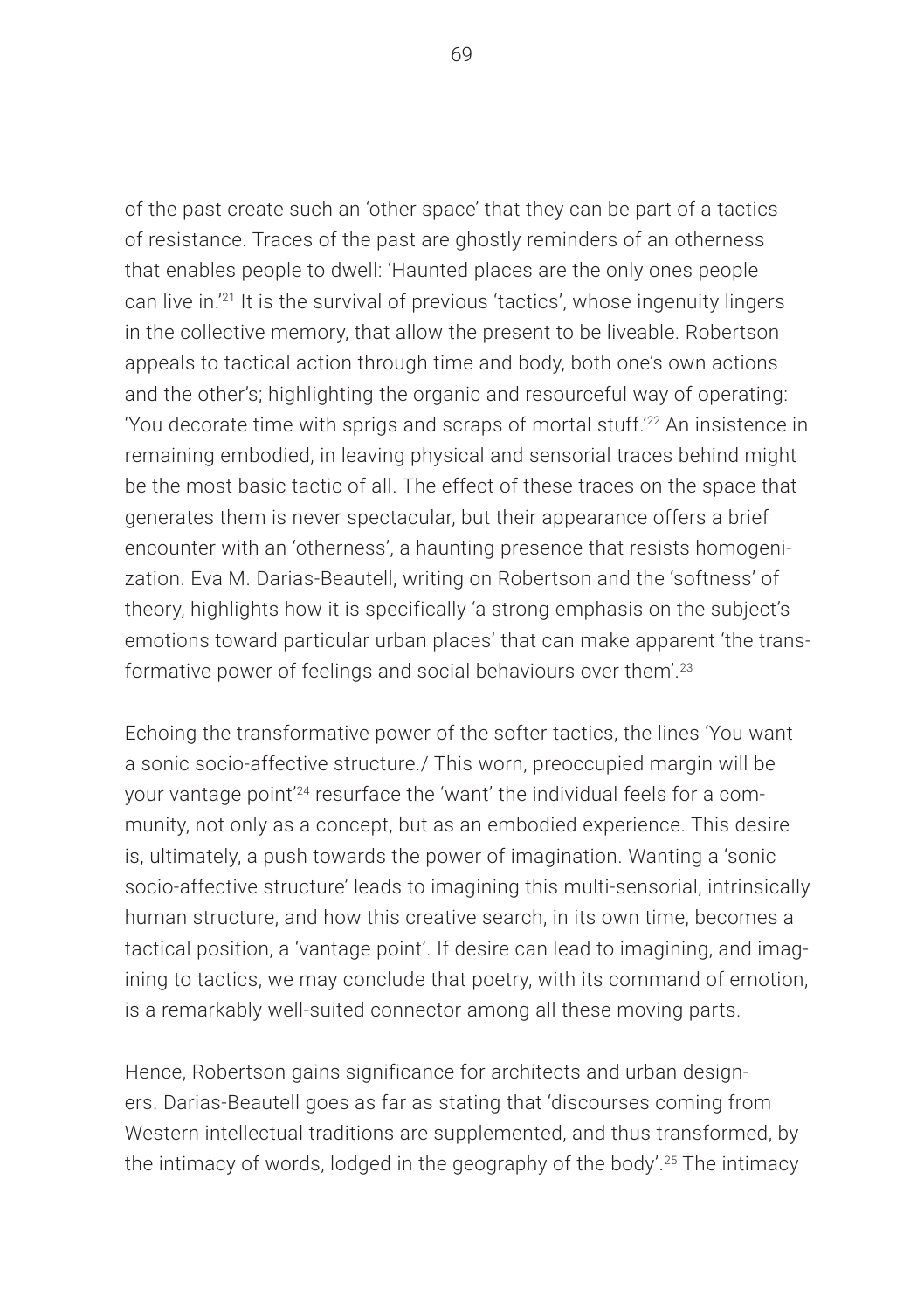of minor memories offers us a possible tactical inhabitation of the urban fabric. They are tools for wakeful interaction with oneself, others, our surroundings, and the systemic infrastructure. Poetry helps us not only 'own' the minor memories it presents; it makes us more present in our daily urban lives. After reading Robertson's 'A thumb-sized bird, a medieval allegory, a metaphor that sustains/ the activity of thinking'26 it is easier to notice, speaking of birds, the inexplicable exotic green parakeets in the streets of Brussels.27 Opening a window from one's apartment and hearing them chirp leads to a collection of minor memories that build into a bigger constellation of sensations (the way the particular window opens, the smell of wet soil mixed with coffee, the experience of having a first bright day after weeks of rain, the specific green of the surrounding trees, the mixture of traffic and birdsong). But look around a bit more carefully, and it soon becomes evident that our flashes of minor memories are unique to our self, and yet also unique to our downstairs neighbour, the family across the garden, the postman starting his day. Minor memories are similar to a Stereograph, where three-dimensionality is achieved by simultaneously viewing almost identical images taken from ever so slightly different angles. Reading Robertson makes us imagine what those minor memories produced through co-existence are like for the other with whom we share the same environment. And if poetry brings us closer to others, tactical, sensorial awareness is only a step away from civic awareness. Modern literature, be it poetry or prose, provides us with stories in which the past can survive: according to Certeau, it 'marks in language the return of the eliminated' and 'acknowledges that part of knowledge of which knowledge does not speak'.28

On this occasion, we will extend Certeau's invitation to poetry. *Cinema of the Present* acknowledges a more wild, incidental, embodied language that the canonical discourse on architecture is not quite as fluent in. This kind of literary experiment may not present the realism of the novel, but it does share its focus on the embodied description of spatial experiences

70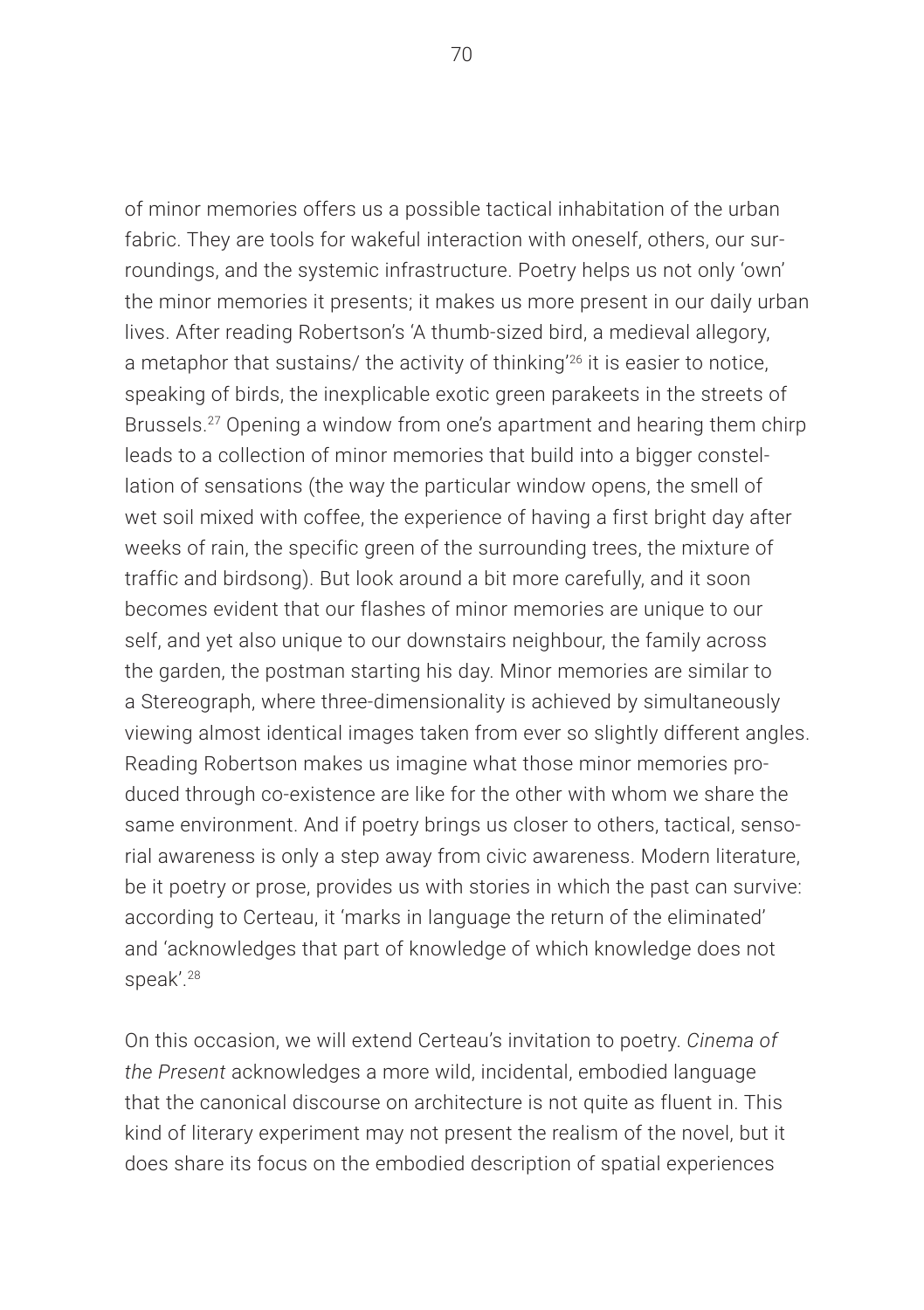and practices, with the added value of its carefully *designed* literary form. Darias-Beutell adds: 'by featuring a constant interaction between the physical and discursive modes of the city, Robertson's text asserts the power of imagination and memory to (re)narrate, and thus ostensibly intervene into . . . such processes of urban transformation.'29 Robertson's experimental use of language powerfully showcases what minor memories *are*, and what gaining awareness of them can *do*.

#### **Embodied Community and Empathy**

One of the distinctive features of literary discourse is the way in which it turns a constellation of words into a 'character', a fictional body that can be experienced 'from the inside'. One's own affects, desires and memories merge with the fictional other. In *Cinema of the Present*, the first tactic is Robertson's ambiguous use of the personal pronoun 'you' as an indeterminate character in her poem. In linguistics, pronouns are sometimes referred to as 'shifters' because their reference is different in each specific situation ('Its pronoun plays a social rupture'<sup>30</sup>). In the case of Robertson's text, the referential instability of the pronoun is even more striking. Who is addressing who here, talking about whom? The pronoun allows for a shift between bodies, even between different time periods, a literary *séance*: 'you recalled the heaviness of blankets in the cabins of 1979.'31 You actually feel the heaviness she is referring to, the effect overcomes the factual lack of personal experience with those very blankets. Robertson's pronouns even shift between the animate and the non-animate. By cleverly reusing an oldfashioned figure of speech, the 'apostrophe', the 'you' of this text might very well refer to a city: 'You were hubris and I liked this about you.'<sup>32</sup> Which character is this 'you'? Is the city hubris? Is it someone in the narrator's past? Or is it the reader, even Robertson herself, the lyrical 'I' addressing herself, turning herself into a character in the poem? The power of this tactic lies not only its openness. The fact that the memories of this 'voice' cannot be attributed to a single perspective intensifies the dispersion of minor memories. Through the shifter 'you' we all become this character at once,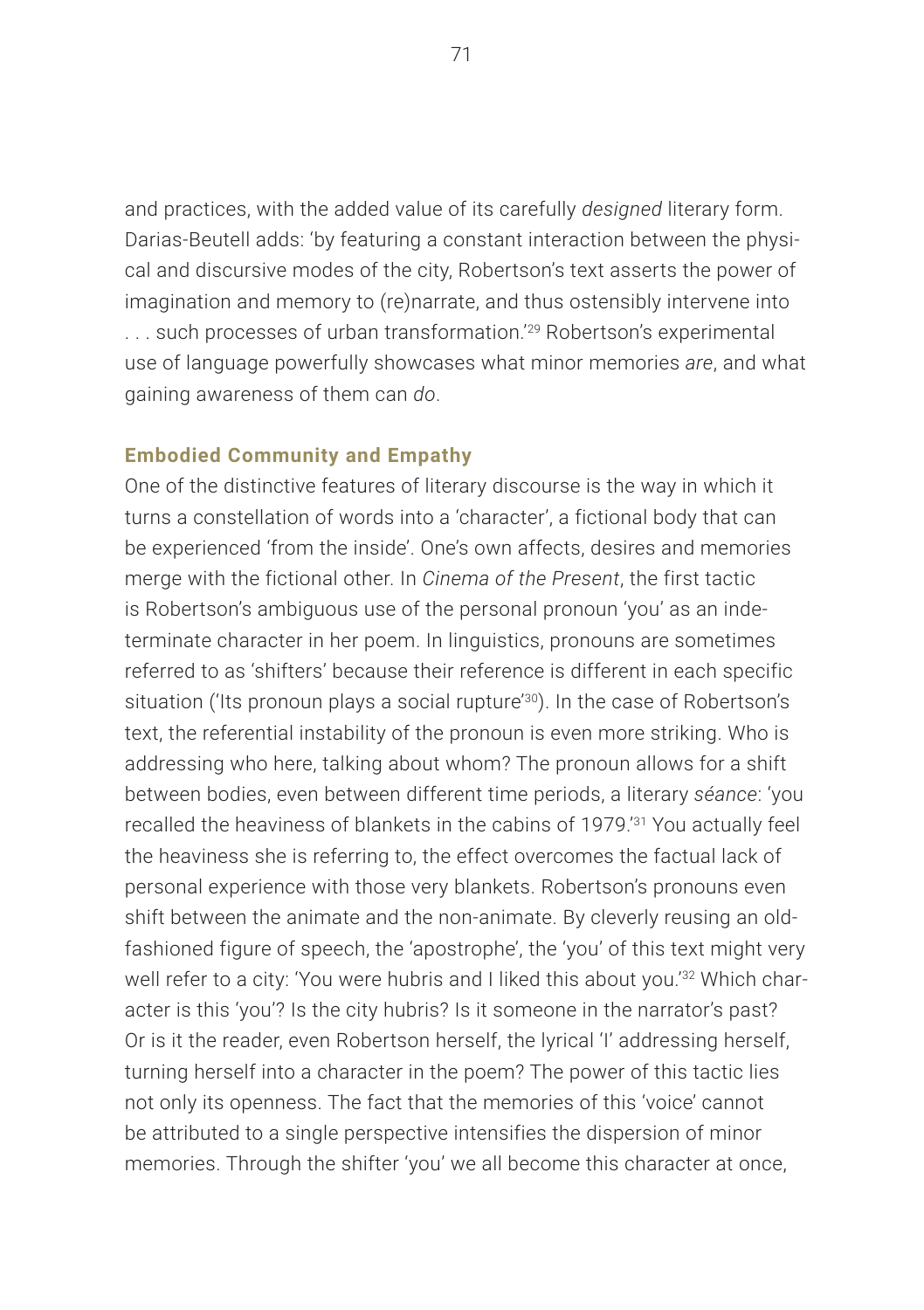we become the city, the double of the narrator, and ourselves. Memories, affects, or characteristics do not belong to you, but nevertheless touch you, merge with your own memories, subtly altering them. 'There's an intimacy you want to protect',<sup>33</sup> an intimacy that only comes through close sharing, across bodies, and even across time.

This notion of intimacy in the city brings us once again to the realization that there is an unmissable need for an embodied connectivity in our communities. Through the tactics Robertson uses, a vision of the city as a sensorium is unveiled. The empathy that is sparked in us as readers, is transformed into a capacity to feel the neighbouring other. Our lives become richer through this embodied, emotional connection and it is precisely literature that wakes us up to these possibilities. Philosopher Martha Nussbaum, one of the leading defenders of literature as a crucial tool for empathy, concludes in her text 'Compassion: The Basic Social Emotion' that: 'Without a just city in words, however, we never will get a just city in reality; without a compassionate training of the imagination, we will not, I think, get a compassionate nation.'34 Both Certeau and Robertson seem to attempt to build this 'just city in words'. Despite the obvious formal differences, which lead to diverse engagements with their readers, both authors appeal to a transformative empathic force.

At this point, Certeau's view on the past remains useful in the current debates about identity and urban coexistence, and it is because his notion of tactics goes beyond identity, just like the biographemes go beyond the consistency of a biography: the 'wildness' of minor memories traverses cultural strategies. For Certeau, the past is what disrupts, rather than solidifies identity: what we share with the other is a sense of otherness, not only towards the other, but to ourselves, to our own past we can never fully make our 'own'. In his discussion on the coexistence of different cultures, Rudi Visker makes a similar point: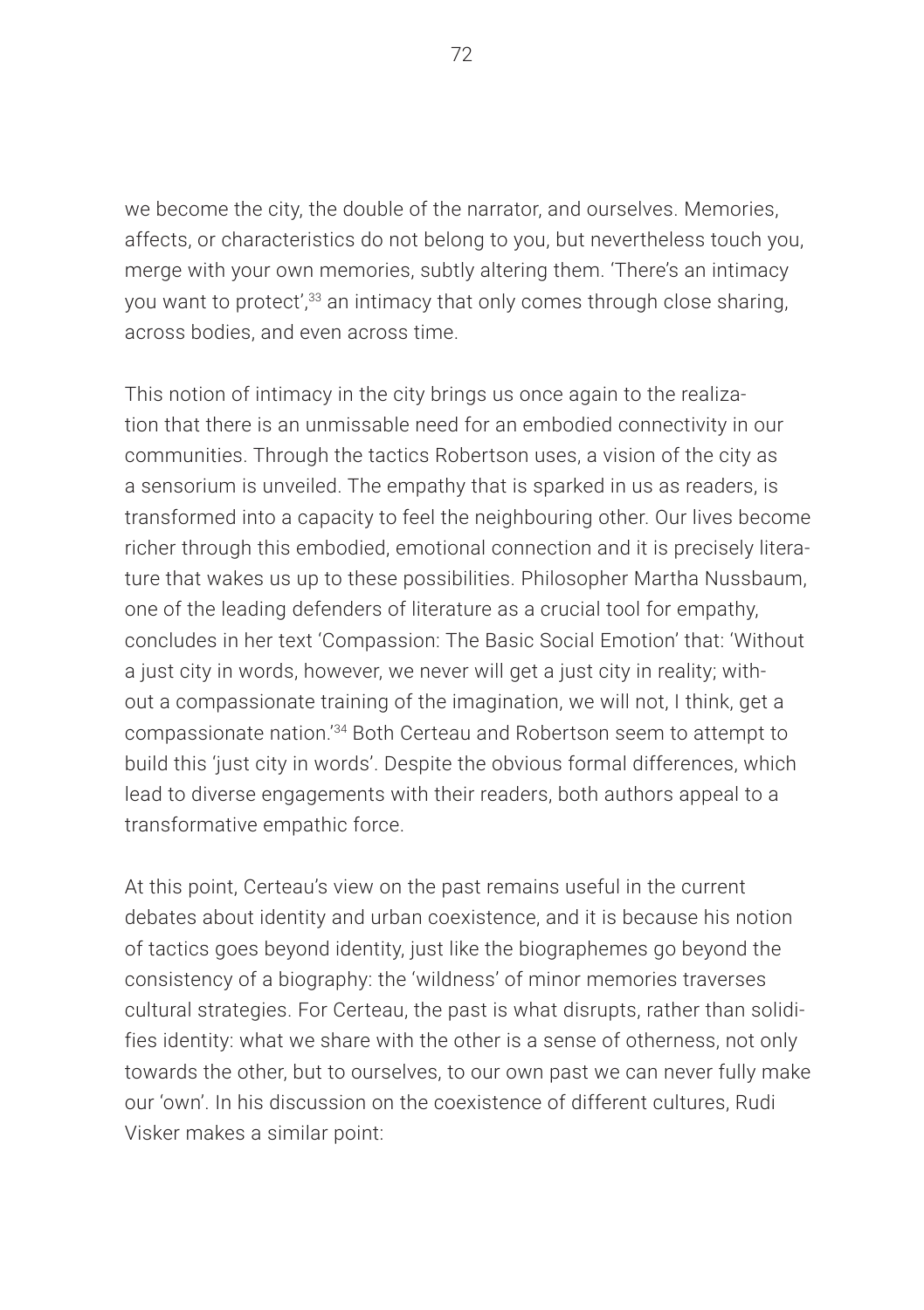*Perhaps the Other is, like myself, primarily a 'stranger' not because he is without those roots that I possess, but because we are both attached to 'something' which is too close to leave us indifferent, but not close enough to be called our possession.35*

We want to argue that this 'something' reveals itself through the past traces that escape every discursive recuperation. Rather than to enhance a sense of belonging, they disrupt the historical continuity and remain alien to their new context: 'Like those birds that lay their eggs only in other species' nests, memory produces in a place that does not belong to it.<sup>'36</sup> Poststructuralist architecture criticism has rightfully questioned the implicit Heideggerian legacy in architectural phenomenology,37 But Certeau gives a crucial twist to this opposition. In line with the critique on technocracy, he asserts the importance of being able to dwell, to feel at home. But the point that Certeau (and Visker) make, is precisely that in order to feel at home, one needs a sense of the 'unhomely', the uncanny: 'Haunted places are the only ones people can live in.' This sense of otherness disrupts the process of identification: the other, too, is under a spell of otherness that cannot be spelled out, and recognizing this paradoxically shared 'unshareable' strangeness allows for the kind of compassion Nussbaum pleads for.

As we have established, it is key to bear in mind the past other as a specific form of this intimate 'otherness': 'The past is generally looked at as imaginary. A stranger is already there, in residence.'38 Not only the past other, but the past of others, the same stranger and its imaginary leftovers that make a place possible to dwell in: as Robertson would say: 'Perhaps you are the memory of her senses.'39 Whether you are a city, a ghost, or the reader quickly becomes irrelevant: being mortal, you will eventually be the ghost ('the present is all with you'40). This sediment of minor memories is something Certeau had already remarked upon: 'Gestures are the true archives of the city.'41 Through Robertson this sentiment could be pushed to the extreme, gestures become the city: 'You define "city" as a peopled-through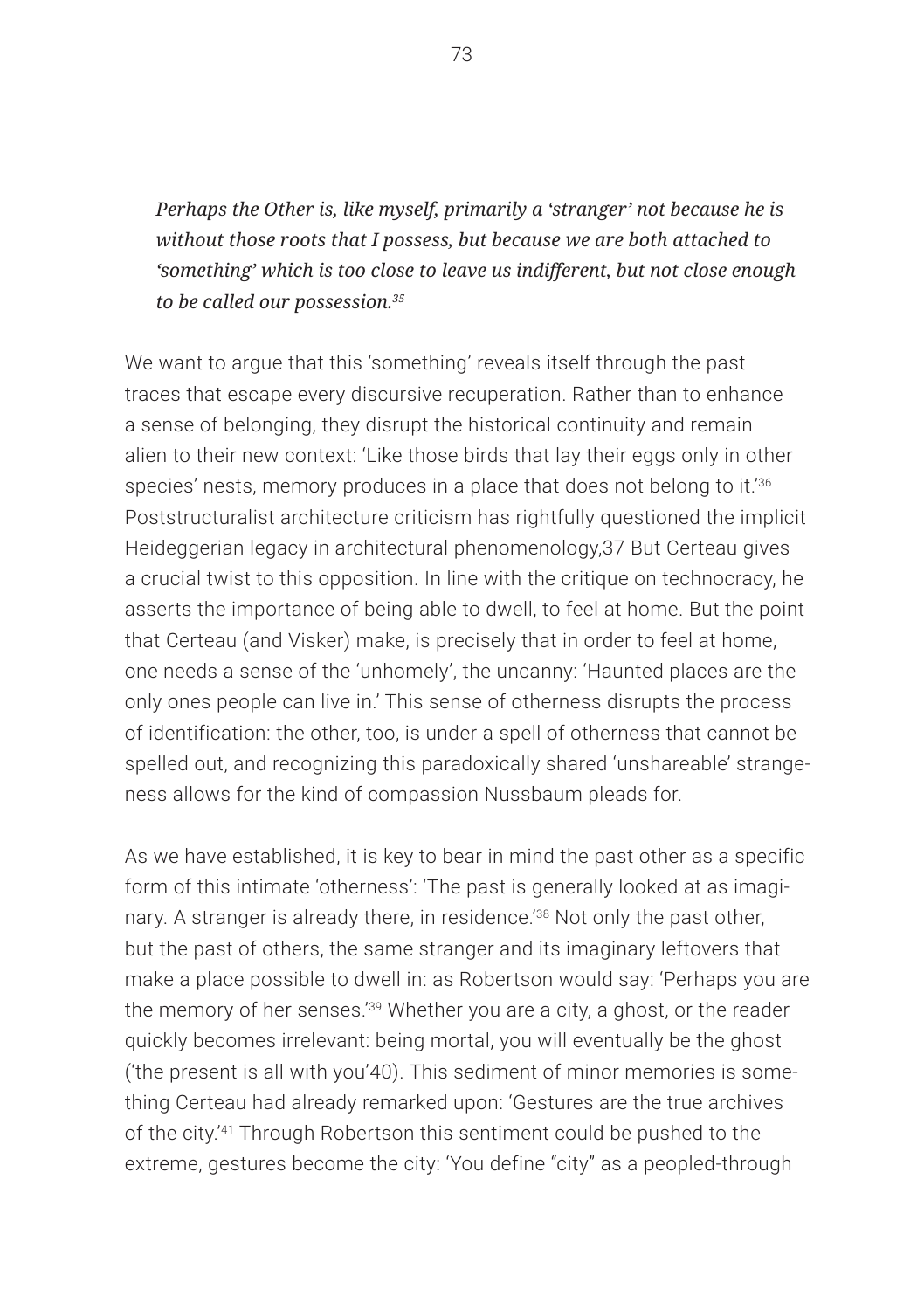sensing.'42 It is the practices, the modes of operating and being, then, that make the shared space. Both haunting and enabling, as Certeau argues:

*The practice of inhabitants creates, on the same urban space, a multitude of possible combinations between ancient places (the secrets of which childhoods or which deaths?) and new situations. They turn the city into an immense memory where many poetics proliferate.43*

Robertson's *Cinema of the Present* is a catalogue of soft, fragmentary tactics and interactions. Her way of balancing the pragmatic and the poetic offers a new lens through which one can visualize the small acts of resistance (a political stance, but also 'an art of the weak'<sup>44</sup> as Certeau defines the nature of tactics): 'You were annotating the idea of a long elastic present that could include/ violence and passivity and patience as well as cities, as would a crystal of/ quartz.'45 Both time ('present') and space ('cities'), as well as emotions ('violence', 'passivity') and unexpected material-based imagery ('a crystal of quartz') are thrown together on one same plane, an 'idea', a minor memory. This imaginary domain is Robertson's great leveller: unveiling human imagination as a field. When one's ingenuity is free of constraints, possibility opens: 'Maybe your resistance came over you like a dream<sup>'46</sup>

'What is the condition of a problem if you are the problem?'<sup>47</sup> Robertson asks at the very beginning of the poem. The answer may be to turn you into a circumstance, the fleeting affect of being you, an organic system, composed of different aspects. The aforementioned 'Wherever you go, you will be a city<sup>'48</sup> refers to this 'interior city' that minor memories create in us. It not only consists of the clear, open avenues of concepts and rational lines of thought, but also has crowded, complex neighbourhoods, a melting pot of sensations, movements, encounters and desires. Despite the privacy of such space, it is not necessarily hidden: 'Your interior is all exterior.'<sup>49</sup> The contact with the other flourishes again, it becomes a two-way affair. This

74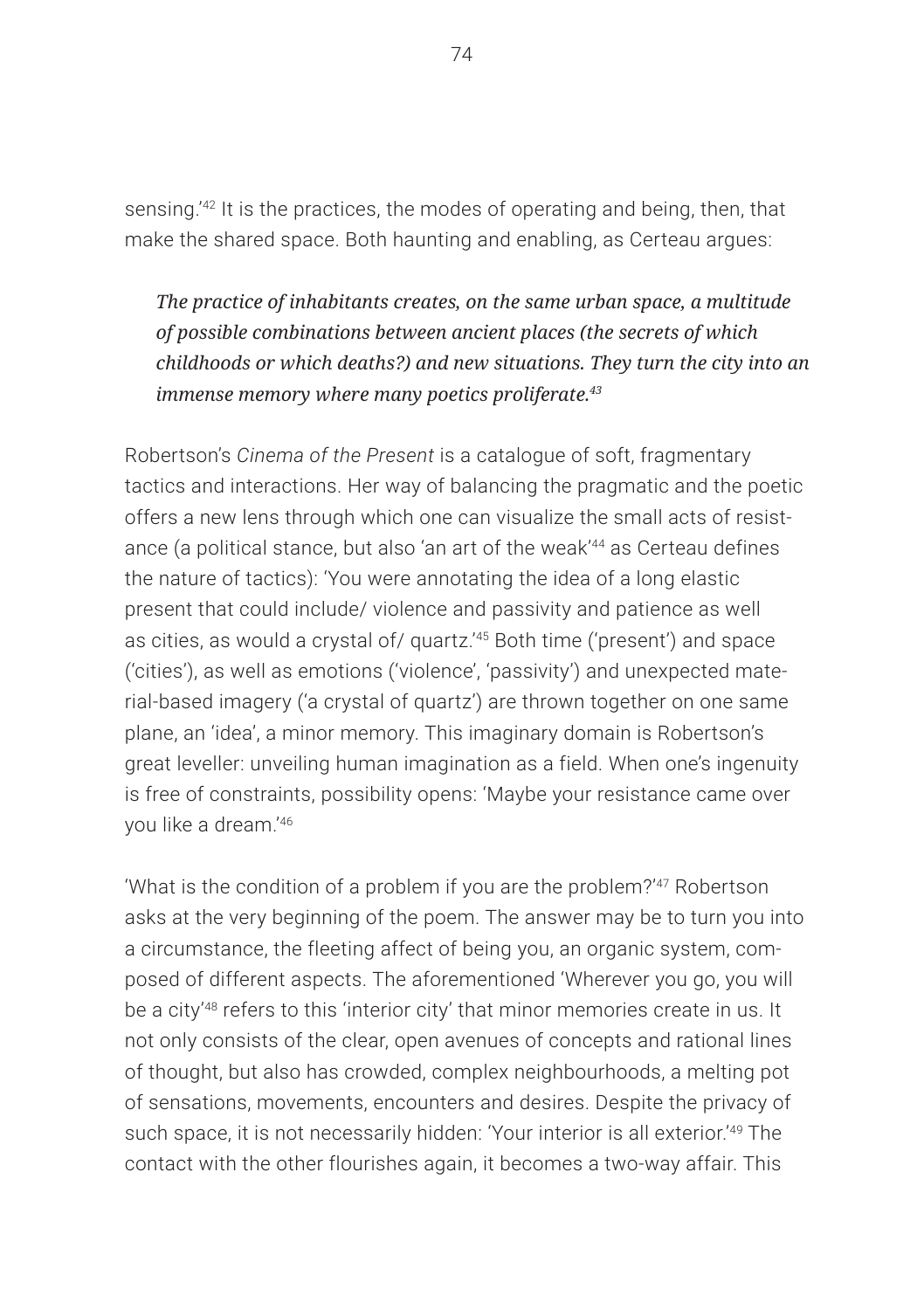brings us back to: 'The question for you becomes what are we doing with our bodies, why are/ we here?'50 You as a body, you as a city, you as a body within a city, and a city within a body, the condition of being embodied in an urban environment leads to what to do with it, and why – always back to tactics, to creating glitches in the much bigger, systemic design: 'You are making a site for error.'51 Robertson demonstrates how abstract concepts are closely interlinked with autobiography, and how minor memories are in their turn suffused with traces of otherness.

To conclude, we want to address how architects make use of minor memories in their writings on spatial experiences. There is of course a paradox in any appeal to integrate them in the exploration of architectural spaces, because that obviously runs the risk of turning them into elements of a future design strategy, thus immediately reducing the haunting otherness they reveal. A tactical use of minor memories can only be 'weak', supplementary to another, more explicit strategic approaches. Nonetheless it is necessary to defend the importance of these seemingly trivial, ephemeral memories that are equally important as the tangible and lasting traces of the past. For instance, in the opening paragraphs of *Thinking Architecture* (2010), Peter Zumthor mentions 'a particular door handle in my hand'.52 This minor memory implies the acoustic, kinaesthetic, tactile experiences of closing different doors: 'All the doors that closed in such different ways, one replete and dignified, another with a thin, cheap clatter, others hard, implacable, and intimidating . . .<sup>'53</sup> The description of these everyday architectural actions, biographemes of a space, resonate empathically with the minor memories of all the doors we ever closed.

A door handle is of course only a single artefact, the smallest facilitator of an interaction with our environment. In an urban context, the potential for encounters multiplies exponentially. Minor memories become much more complex, because they can be created by a myriad of interacting sensations. Zumthor himself, describing his memories of a city square, mentions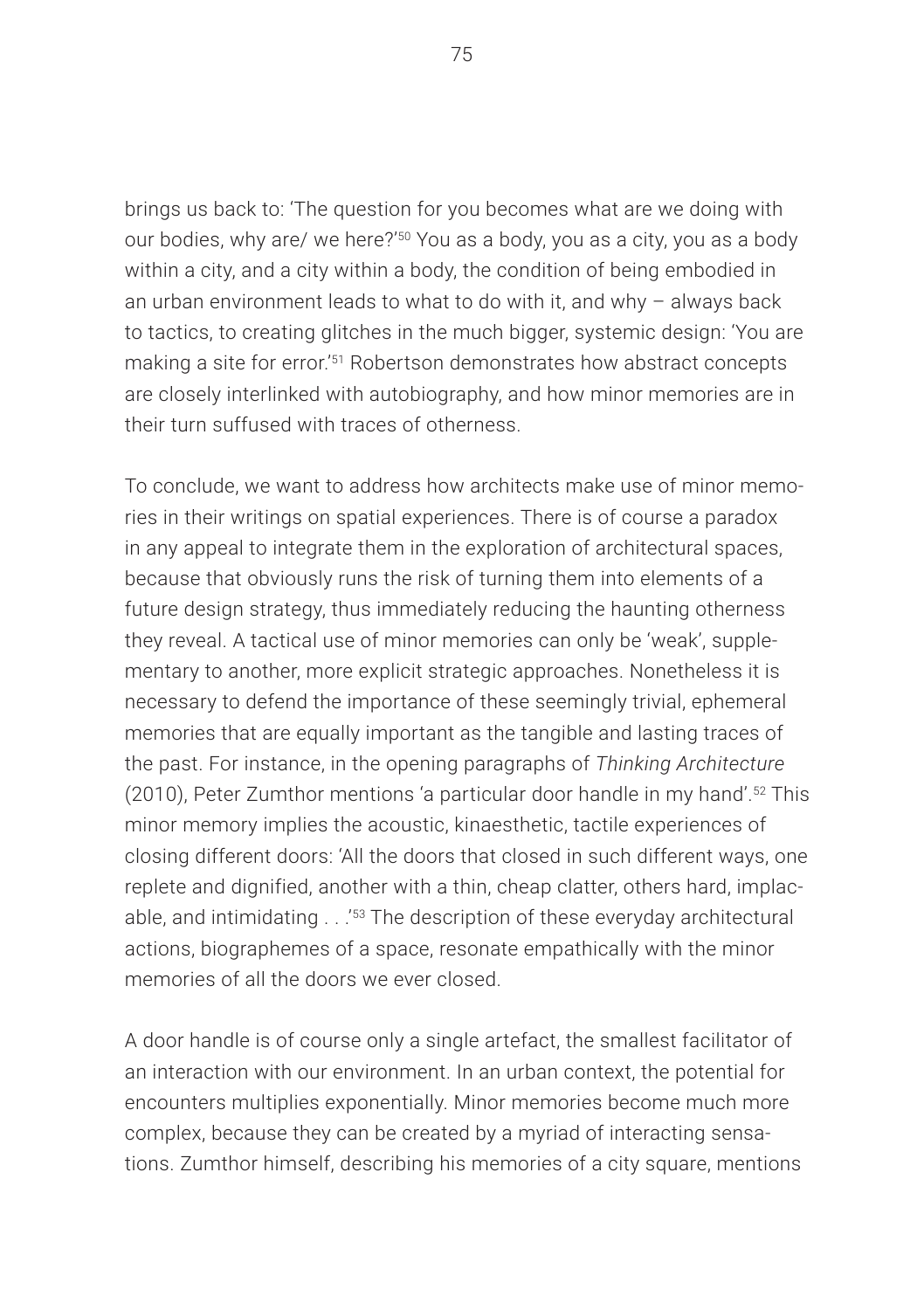the contrast between the sunlit areas and the bluish light of the part in the shadow, the sounds of voices and footsteps, the visual rhythm of the pedestrians (slower because of the holidays), the sensation of the wind, and a sense of joyful expectation (he is waiting for 'B.' to appear).<sup>54</sup> Wondering about his enchantment by this spatial constellation, Zumthor acknowledges the importance of the spatial context as crucial to the survival of these minor memories:

## *I dismiss the square from my mind and the moment I do so, a curious thing happens: the feelings evoked by the situation begin to fade and even threaten to disappear. Without the atmosphere of the square, I realize I would never have experienced those feelings.55*

In *A Scientific Autobiography* (1981), Aldo Rossi goes a step further in his analysis of the interaction between memory and space: he makes clear that the different sensations and thoughts that synesthetically create 'minor memories' also affect, transform each other in the process of remembrance. He recalls the hotel Sirena, and more specifically its 'green stucco'.<sup>56</sup> The 'acid'57 green is a vivid visual memory, but in a synesthetic operation, Rossi links this colour to Italy's political history (it was en vogue during Italian fascism), and the typology of the villa of his grandparents, which had the same colour: 'A version of surrealism that lay between fascism and idiocy. By this I mean that it possessed certain vulgarly aggressive elements which I still cannot tolerate today, even though they fascinate me.<sup>'58</sup> In this way, Rossi links the colour not only to taste ('acid') but also to a feeling ('aggressive'), and a specific affective reaction: the complex sensation is both intolerable and fascinating. But then Rossi presents us with another memory attached to this, the memory of 'a girl'<sup>59</sup> whose name referred to a contrasting colour: 'Rosanna or Rossana.'60 This biographeme – recalling both a name and a body – became for Rossi the 'principal association between the hotel and the green',<sup>61</sup> because of the 'oppositions between the acid green and this rose rosanna, between the colour of flesh and a slightly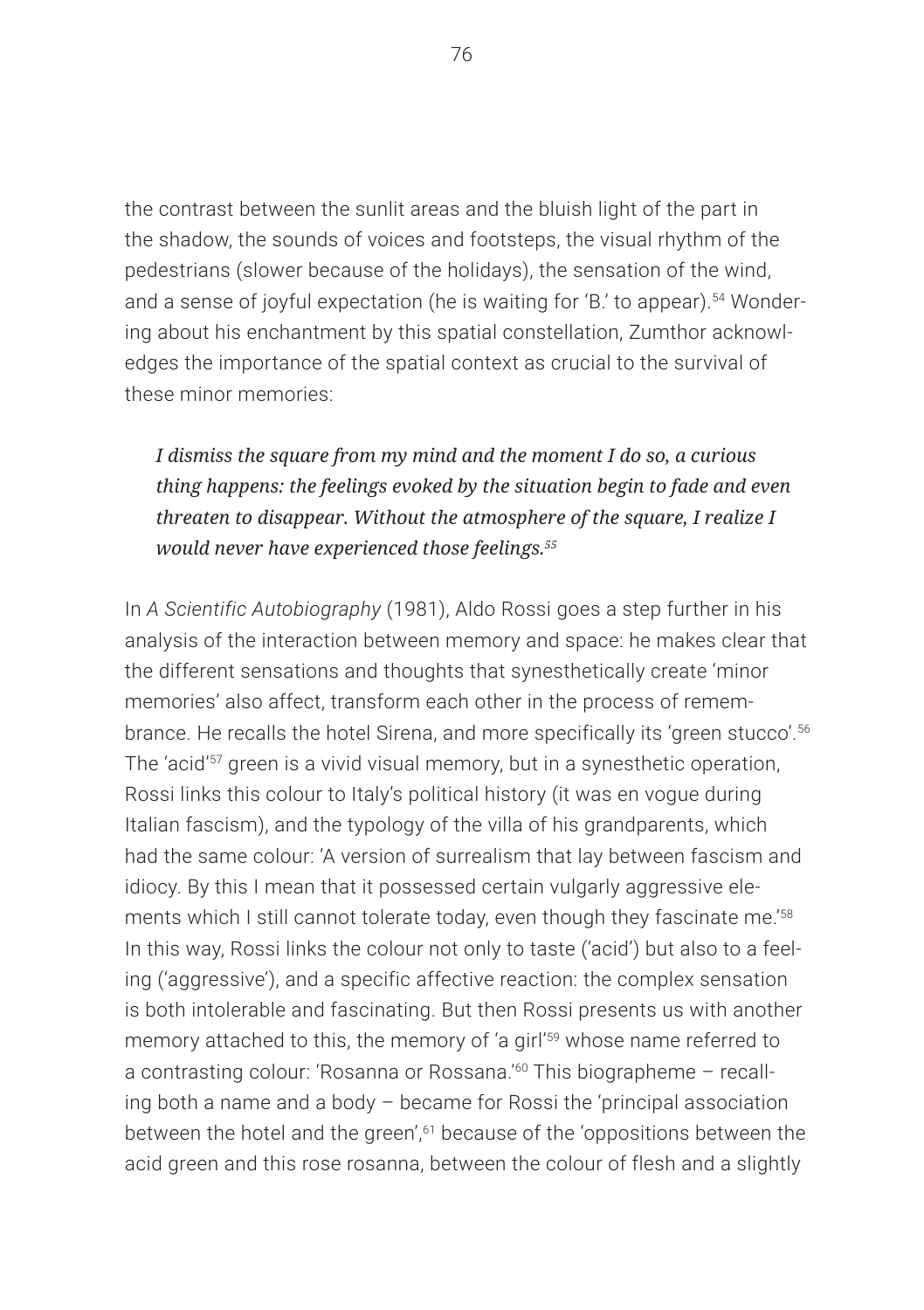unusual flower, all of which were enclosed in the image of the Sirena'.62 It is remarkable how many different zones of experience, from political history to the personal biography, from desire to abjection, from colour to taste, touch and smell, merge together in this single memory of the green stucco of a hotel. While reading Rossi, the reader is privy to his minor memories, the brain conjuring acid greens, trying to picture the exact shape of Rosanna's face. This proactive interpretation, though, sources its material from our own memories, empathically linking it to Rossi's experiences, briefly sharing the same virtual space.

#### **Conclusion**

It has been reiterated that the dweller's experience of the city can only be embodied, and that can only happen in a place where other bodily experiences and memories have sedimented. An architecture that leaves space available to be 'haunted' by past and our current communities of 'others'. This article is an appeal for a conscious, embodied use of empathy in spatial analysis, an approach that is conceived from 'somebody else's shoes', or even from the memory of the particular clicking and tapping of somebody else's shoes.

Robertson's poetry excels at evidencing the relevance of minor memories and embodied being, which in turn makes her words tactical, useful to create spaces for action in the margins of strategies. Consequently *Cinema of the Present* is also a powerful tool for a (sometimes unsettling form of) empathy. Robertson's 'you' opens a possibility of transference, it is a direct path towards not only communicating with the other but becoming-other oneself. Certeau claimed that: 'The renovated "old stones" become places for transit between the ghosts of the past and the imperatives of the present.'63 Robertson, as an architect of words, turns her poetry into stones of sensibility, and with them builds this same transit capability for her readers. In another text, the author proposes her writing as a form of occupancy – not only an occupation in the sense of a profession, but a way of being in a place: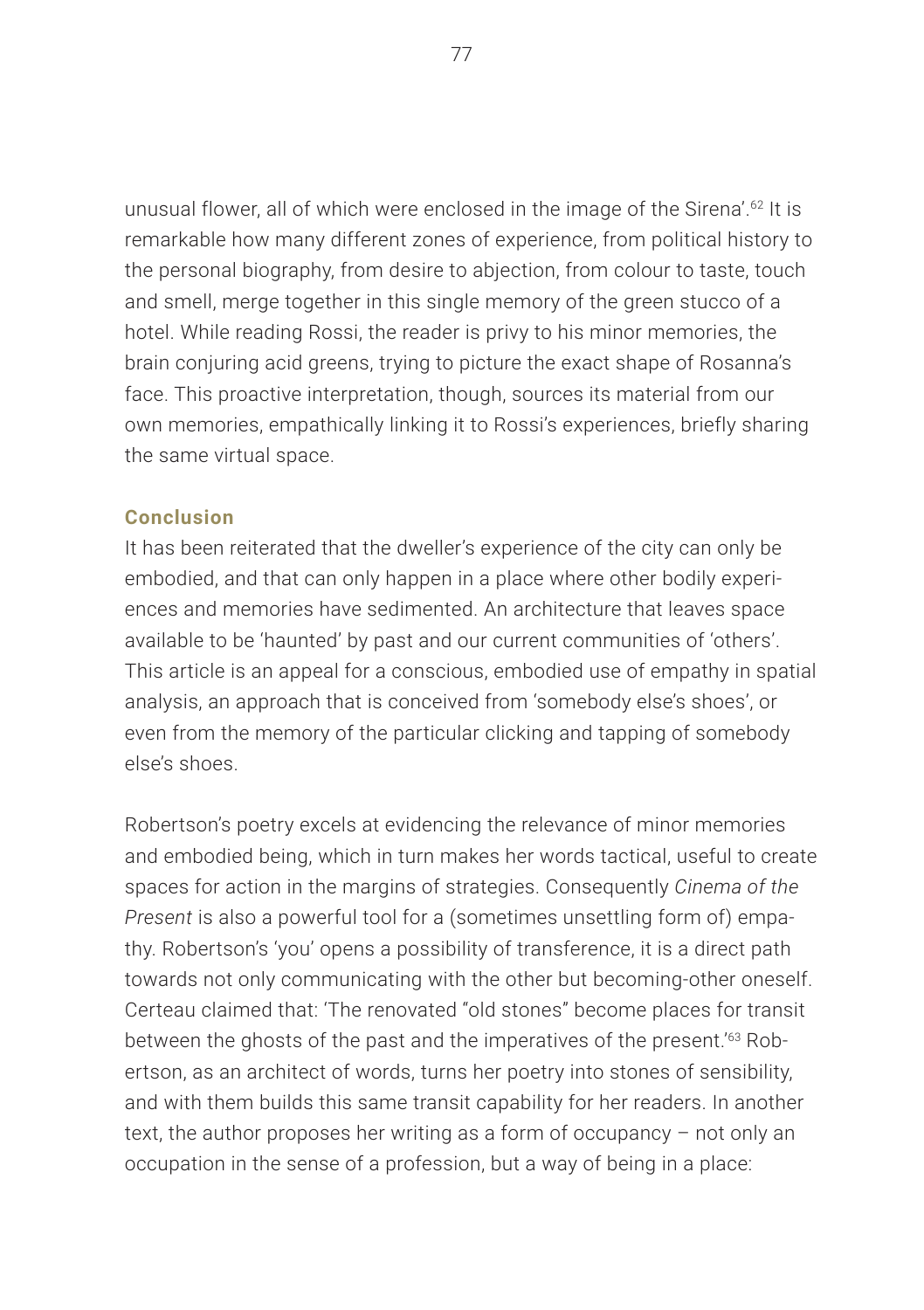*Every poet dreams of wild implicit economies on the opaque side of legibility. We try to replicate them in poems and the efforts are flimsy and awkward, uncomfortable. That's their dignity. The cabins, the basement suites, the garrets, the long crowded bar tables, the decaying houses of lost France, the MLA stale hotel room interviews: I've been an occupant my whole life.64*

Lisa Robertson's sensorial poetry, together with Michel de Certeau's reflections on the presence of non-discursive, haunting traces of a personal or collective past as tactics of resistance. Architecture and urban design can prosper beyond strategic undertakings that, even with the best of intentions with regard to the wellbeing of the different users, in their planning of possible scenarios, run the risk of forgetting the 'wildness' of minor memories that haunt the urban environment in which we dwell and encounter each other.

- 1 Lisa Robertson, *Cinema of the Present* (Toronto, 2014), 65.
- 2 Michel de Certeau, *The Practice of Everyday Life. Volume 2: Living & Cooking*  (Minneapolis, 1998), 134.
- 3 Ibid.
- 4 Michel de Certeau, *The Practice of Everyday Life* (Berkeley and Los Angeles, 1988), 87.
- 5 Certeau, *The Practice of Everyday Life. Volume 2*, op. cit. (note 2), 135.
- 6 Zoë Skoulding, 'Lisa Robertson: Prosody of the Polis', in: *Contemporary Women's Poetry and Urban Space* (London, 2013), 165.
- 7 Robertson, *Cinema of the Present*, op. cit. (note 1), 20.
- 8 Ibid., 11.
- 9 Skoulding, 'Lisa Robertson', op. cit. (note 6), 155.
- 10 Ibid.
- 11 Roland Barthes, *Sade, Fourier, Loyola* (Berkeley and Los Angeles, 1971), 9.
- 12 Ibid.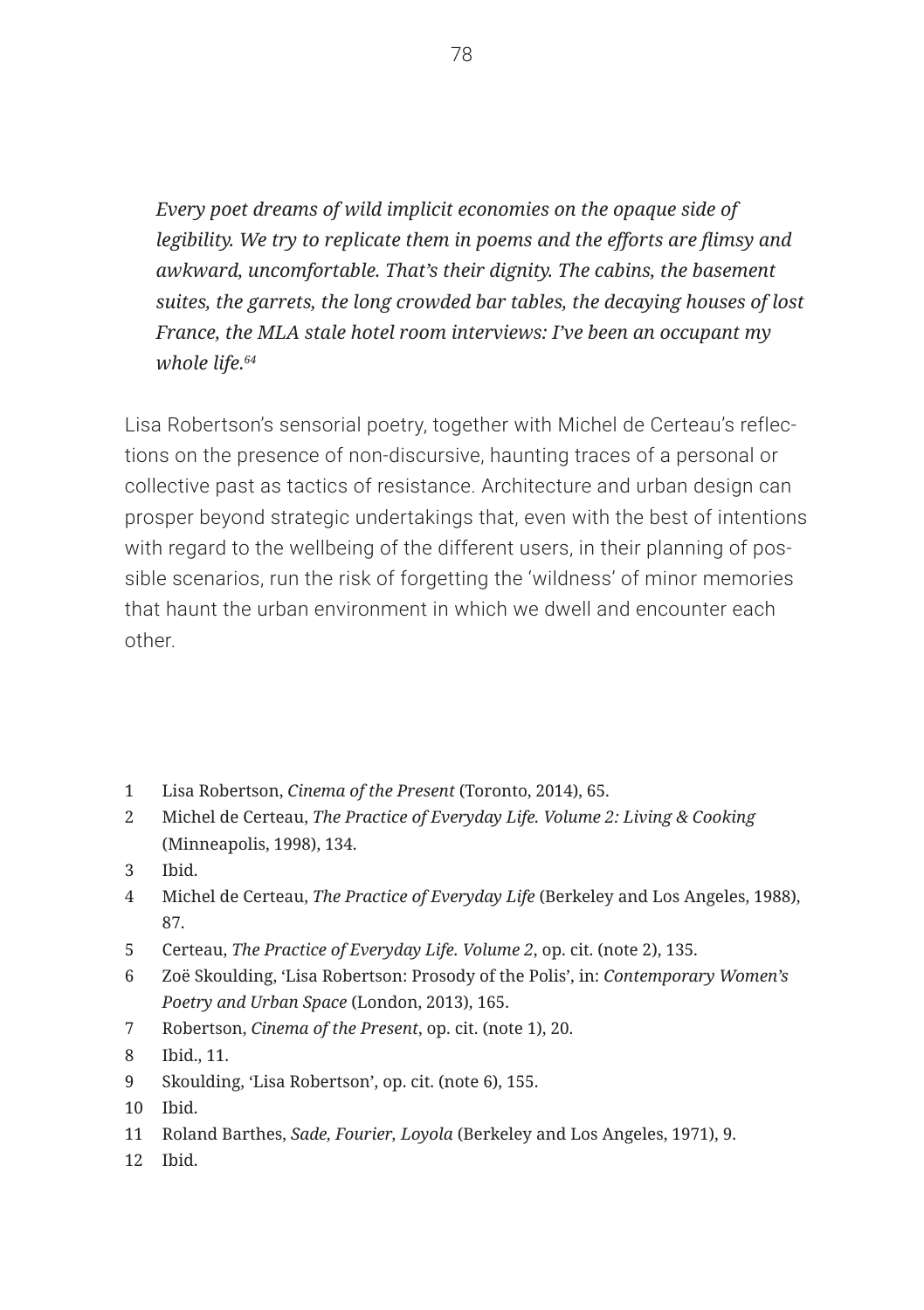- 13 Ibid.
- 14 Ibid., 8.
- 15 Certeau, *The Practice of Everyday Life*, op. cit. (note 4), 186.
- 16 Ibid., 38.
- 17 The opposition between strategies and tactics implies a value judgement. As Jon P. Mitchell claims in his 'A Fourth Critic of the Enlightenment: Michel de Certeau and the Ethnography of Subjectivity' (in *Social Anthropology*, 15 (2007), 89-106), Certeau's critique is influenced by a romantic discourse that emphasized the creative resistance of popular practices. Philip Sheldrake, in his 'Michel de Certeau: Spirituality and The Practice of Everyday Life' (in *Spiritus: A Journal of Christian Spirituality* 12/2 (2012), 207-216), links Certeau's sympathy for everyday practices with his Catholic faith (Certeau was a Jesuit), providing his resistance against technocracy with a spiritual dimension, in line with the mystical tradition. The opposition is thus ideologically motivated. It is clear that Robertson joins Certeau's position, as do we. For another, more ambiguous perspective, more favourable of the strategies of homogenization, see most notably: Rem Koolhaas and Bruce Mau, 'Generic City', in: S,M,L,XL (New York, 1998).
- 18 Robertson, *Cinema of the Present*, op. cit. (note 1), 55.
- 19 Certeau, *The Practice of Everyday Life*, op. cit. (note 4), 36.
- 20 Ibid., 37.
- 21 Ibid., 108.
- 22 Robertson, Cinema of the Present, op. cit. (note 1), 76.
- 23 Eva Darias-Beautell, 'The Softness of Theory: A T(r)opological Reading of Lisa Robertson's Soft Architecture', Mosaic: *An Interdisciplinary Critical Journal*, 49/4 (2016), 63.
- 24 Robertson, *Cinema of the Present*, op. cit. (note 1), 58.
- 25 Darias-Beautell, 'The Softness of Theory', op. cit. (note 23), 54.
- 26 Robertson, *Cinema of the Present*, op. cit. (note 1), 10.
- 27 Robin Boyle, Brussels parakeet population out of control, *The Bulletin*, 2014, available at: https://www.thebulletin.be/brussels-parakeet-population-out-control, accessed on 25 April 2018.
- 28 Certeau, The Practice of Everyday Life, op. cit. (note 4), 197.
- 29 Darias-Beautell, 'The Softness of Theory', op. cit. (note 23), 62-63.
- 30 Robertson, Cinema of the Present, op. cit. (note 1), 37.
- 31 bid., 19.
- 32 Ibid., 10.
- 33 Ibid., 55.
- 34 Martha Nussbaum. 'Compassion: The Basic Social Emotion', *Social Philosophy and*